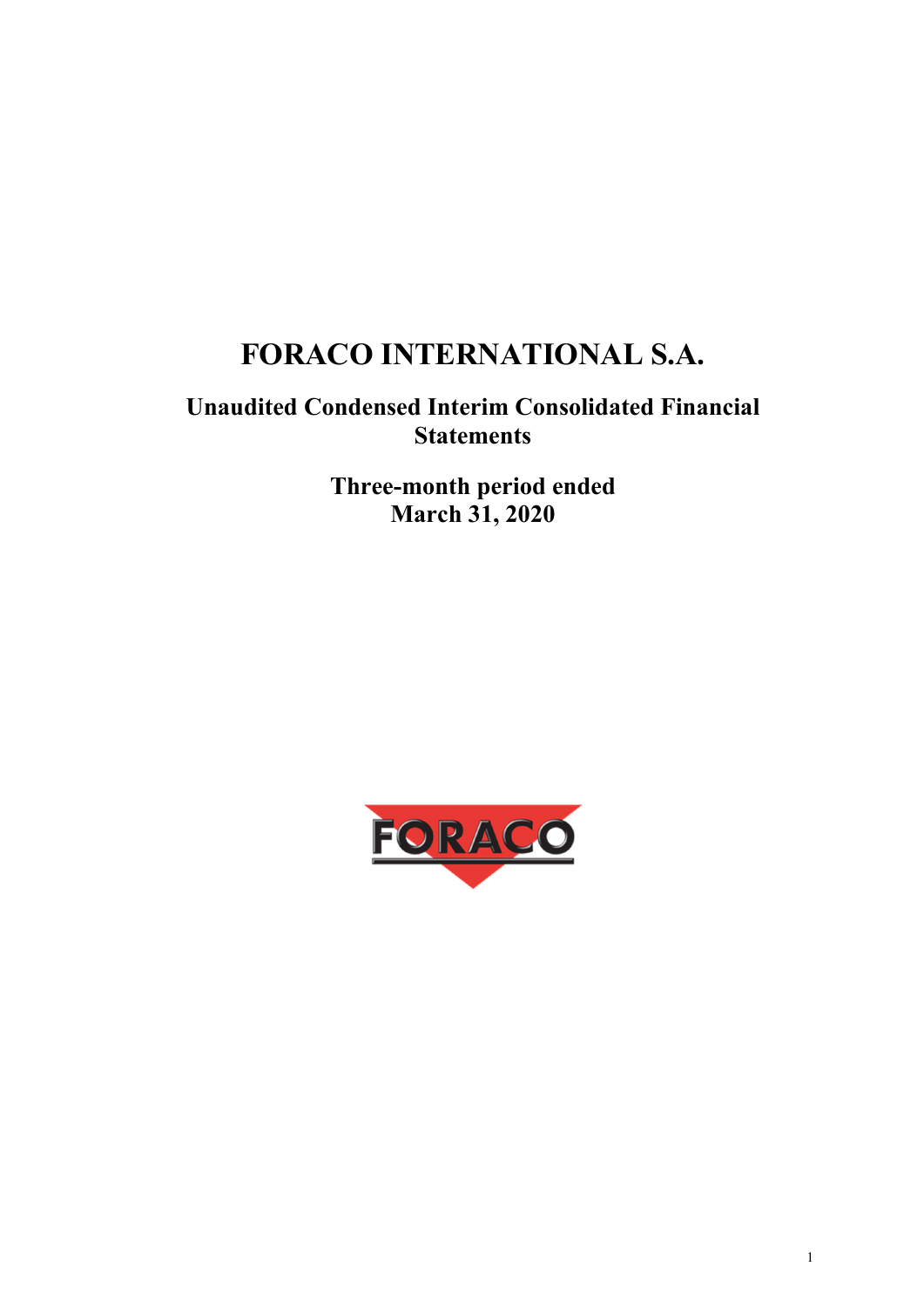#### **Foraco International S.A.**

**Unaudited condensed interim consolidated financial statements as of March 31, 2020** 

# **Table of Contents**

|     | Unaudited condensed interim consolidated balance sheet - Assets                                   | 3  |  |  |  |  |  |
|-----|---------------------------------------------------------------------------------------------------|----|--|--|--|--|--|
|     | $\overline{4}$<br>Unaudited condensed interim consolidated balance sheet – Equity and Liabilities |    |  |  |  |  |  |
|     | 5<br>Unaudited condensed interim consolidated income statement                                    |    |  |  |  |  |  |
|     | Unaudited condensed interim consolidated statement of changes in equity                           | 6  |  |  |  |  |  |
|     | Selected notes to the unaudited condensed interim consolidated financial statements 8             |    |  |  |  |  |  |
| 1.  | Basis of preparation                                                                              | 8  |  |  |  |  |  |
| 2.  | Selected notes on critical accounting policies and new accounting pronouncements                  | 8  |  |  |  |  |  |
|     | 3. Financial risk management                                                                      | 10 |  |  |  |  |  |
| 4.  | Segment information                                                                               | 10 |  |  |  |  |  |
|     | 5. Property, plant and equipment                                                                  | 11 |  |  |  |  |  |
| 6.  | Goodwill                                                                                          | 12 |  |  |  |  |  |
| 7.  | Inventories                                                                                       | 12 |  |  |  |  |  |
|     | 8. Financial debt and lease obligations                                                           | 12 |  |  |  |  |  |
| 9.  | Provisions                                                                                        | 13 |  |  |  |  |  |
| 10. | Share capital                                                                                     | 13 |  |  |  |  |  |
| 11. | Expenses by nature                                                                                | 14 |  |  |  |  |  |
| 12. | Income tax expense                                                                                | 14 |  |  |  |  |  |
| 13. | Commitments and contingencies                                                                     | 14 |  |  |  |  |  |
| 14. | Related-party transactions                                                                        | 15 |  |  |  |  |  |
| 15. | Earnings per share calculation                                                                    | 15 |  |  |  |  |  |
| 16. | Post balance sheet events                                                                         | 15 |  |  |  |  |  |
|     |                                                                                                   |    |  |  |  |  |  |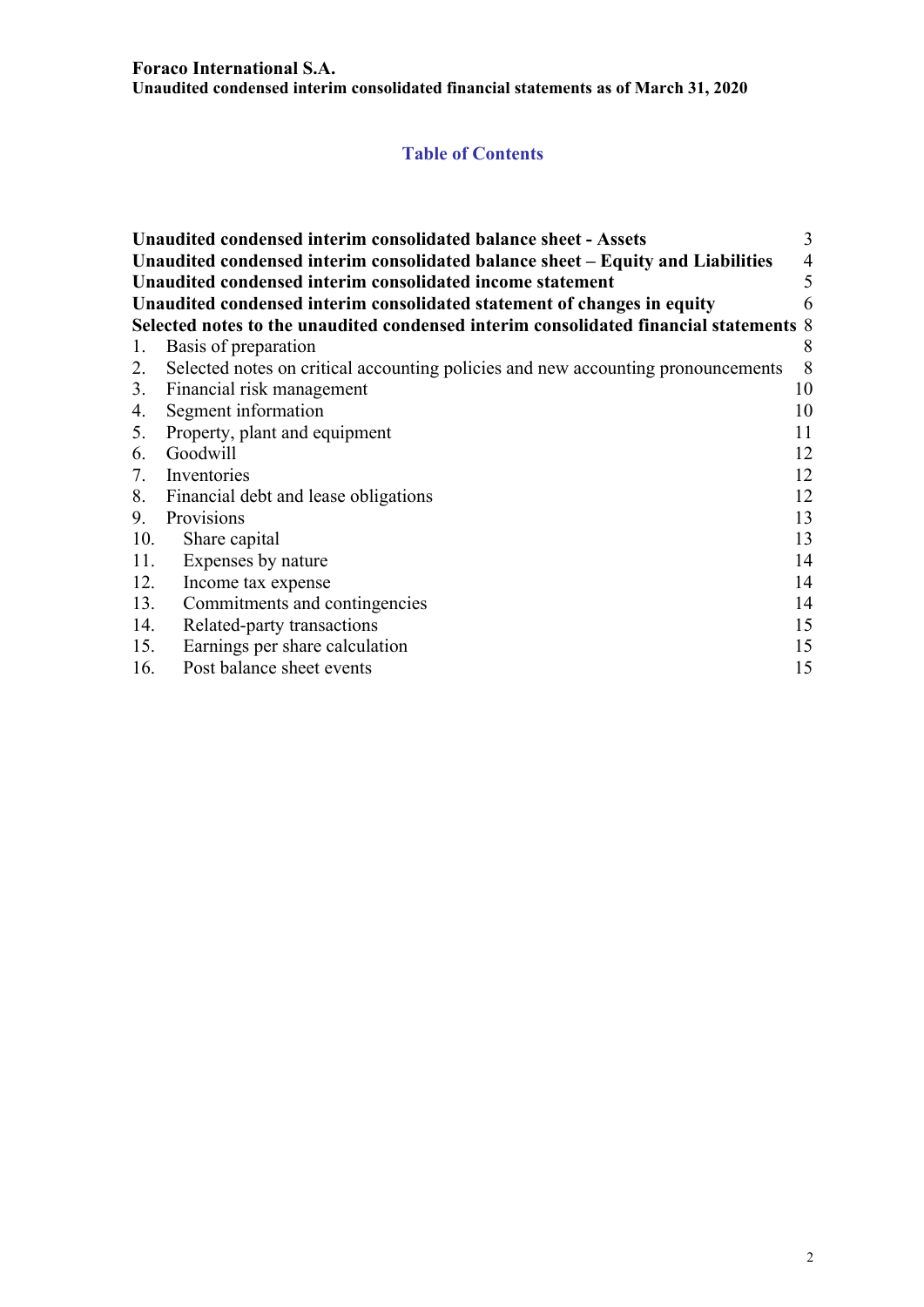# **Unaudited condensed interim consolidated balance sheet - Assets**

| in thousands of USS           | <b>Note</b> | March 31,<br>2020 | December 31,<br>2019 |
|-------------------------------|-------------|-------------------|----------------------|
| <b>ASSETS</b>                 |             |                   |                      |
| <b>Non-current assets</b>     |             |                   |                      |
| Property, plant and equipment | (5)         | 31,846            | 35,197               |
| Goodwill                      | (6)         | 63,869            | 75,936               |
| Deferred income tax assets    |             | 23,992            | 27,677               |
| Other non-current assets      |             | 1,133             | 1,147                |
|                               |             | 120,840           | 139,957              |
| <b>Current assets</b>         |             |                   |                      |
| Inventories, net              | (7)         | 28,823            | 32,873               |
| Trade receivables, net        |             | 33,549            | 31,189               |
| Other current assets          |             | 7,471             | 10,270               |
| Cash and cash equivalents     |             | 11,292            | 16,053               |
|                               |             | 81,135            | 90,385               |
| <b>Total assets</b>           |             | 201,975           | 230,342              |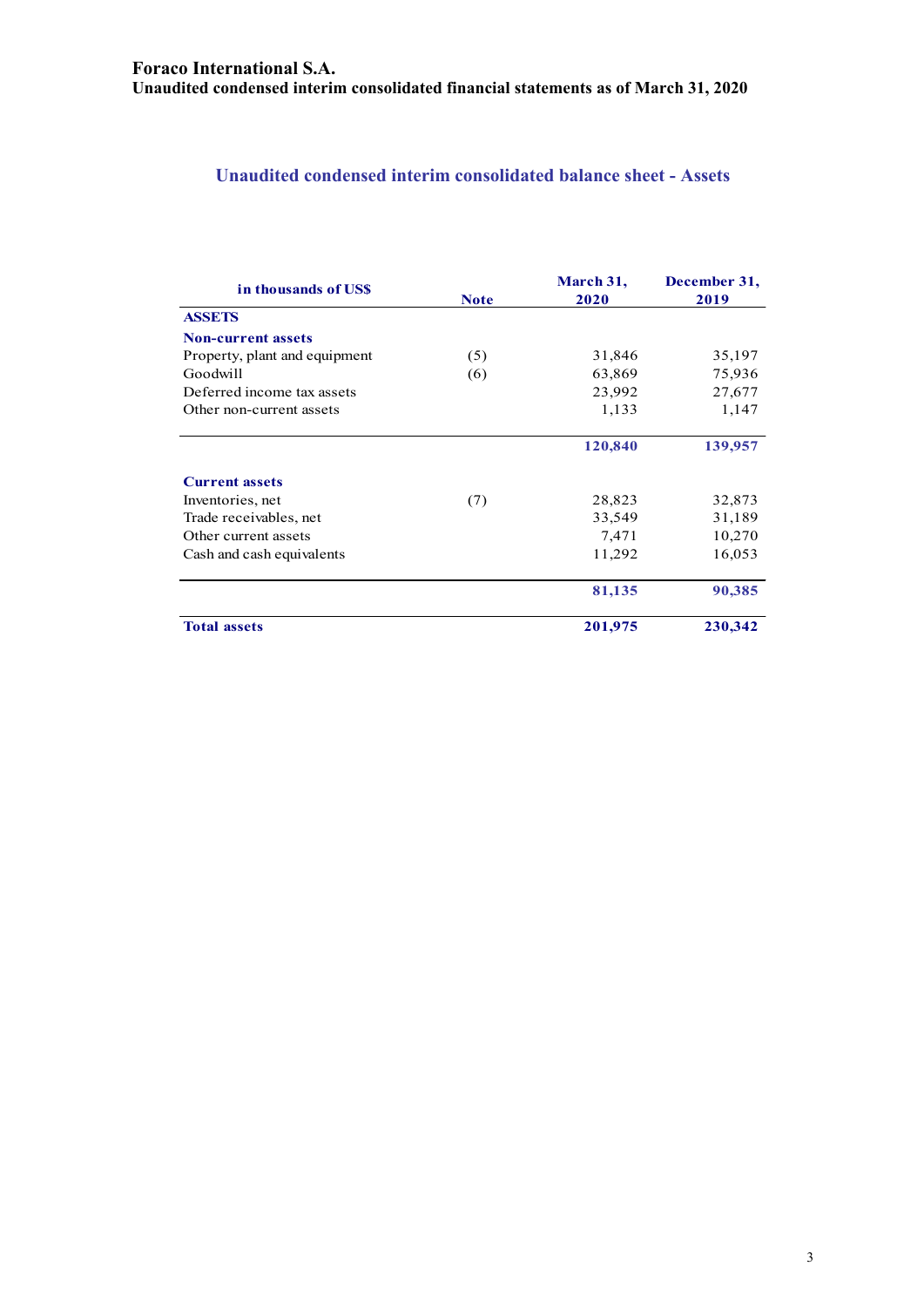# **Unaudited condensed interim consolidated balance sheet – Equity and Liabilities**

| in thousands of US\$                                              | <b>Note</b> | March 31,<br>2020 | December 31,<br>2019 |
|-------------------------------------------------------------------|-------------|-------------------|----------------------|
| <b>EQUITY</b>                                                     |             |                   |                      |
| Capital and reserves attributable to the Company's equity holders |             |                   |                      |
| Share capital                                                     |             | 1,772             | 1,772                |
| Share premium and retained earnings                               |             | 149,517           | 151,559              |
| Other reserves                                                    |             | (143, 965)        | (122, 335)           |
|                                                                   |             | 7,324             | 30,996               |
| Non-controlling interests                                         |             | 3,417             | 5,682                |
| <b>Total equity</b>                                               |             | 10,741            | 36,678               |
| <b>LIABILITIES</b>                                                |             |                   |                      |
| <b>Non-current liabilities</b>                                    |             |                   |                      |
| Borrowings - Non-current portion of long term debt                | (8)         | 133,540           | 133,961              |
| Lease obligations - Non current portion                           | (8)         | 2,537             | 2,910                |
| Deferred income tax liabilities                                   |             | 3,192             | 3,457                |
| Provisions for other liabilities and charges                      | (9)         | 443               | 405                  |
| <b>Current liabilities</b>                                        |             |                   |                      |
| Trade payables                                                    |             | 20,869            | 20,301               |
| Other payables                                                    |             | 19,623            | 19,012               |
| Current income tax liabilities                                    |             | 612               | 1,084                |
| Borrowings - Current portion of long term debt                    | (8)         | 2,405             | 2,817                |
| Borrowings - Current portion of drawn credit lines                | (8)         | 6,606             | 8,149                |
| Lease obligations - Current portion                               | (8)         | 1,194             | 1,241                |
| Provisions for other liabilities and charges                      | (9)         | 214               | 328                  |
| <b>Total liabilities</b>                                          |             | 191,235           | 193,665              |
| <b>Total equity and liabilities</b>                               |             | 201,975           | 230,342              |
| Net debt excluding operating lease obligations under IFRS 16      |             | 131,260           | 128,874              |

*Net debt excluding operating lease obligations is a non IFRS measure and corresponds to the current and non-current portion of borrowings, net of cash and cash equivalents*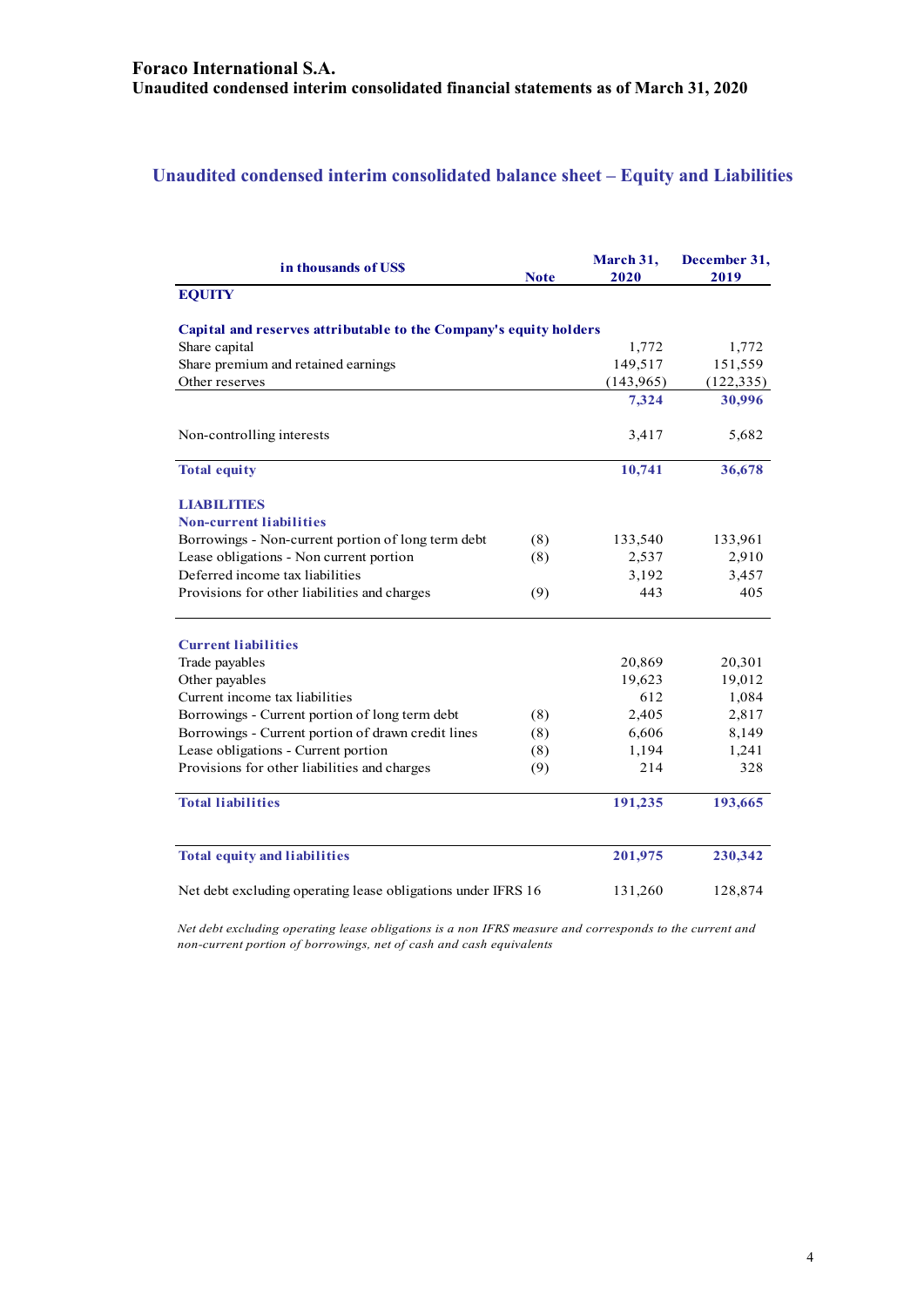# **Unaudited condensed interim consolidated income statement**

| In thousands of US\$                                                                                                                 |             | Three-month period ended<br>March 31, |          |  |  |
|--------------------------------------------------------------------------------------------------------------------------------------|-------------|---------------------------------------|----------|--|--|
|                                                                                                                                      | <b>Note</b> | 2020                                  | 2019     |  |  |
| Revenue                                                                                                                              | (4)         | 49,671                                | 45,201   |  |  |
| Cost of sales                                                                                                                        | (11)        | (44, 408)                             | (40,964) |  |  |
| <b>Gross profit</b>                                                                                                                  |             | 5,263                                 | 4,237    |  |  |
| Selling, general and administrative expenses<br>Other operating income / (expense), net                                              | (11)        | (5,139)                               | (5,163)  |  |  |
| Operating profit / (loss)                                                                                                            |             | 124                                   | (926)    |  |  |
| Finance costs                                                                                                                        |             | (2,430)                               | (2,268)  |  |  |
| Profit / (loss) before income tax                                                                                                    |             | (2,305)                               | (3, 194) |  |  |
| Income tax (expense) / profit                                                                                                        | (12)        | 241                                   | (739)    |  |  |
| <b>Profit</b> / (loss) for the period                                                                                                |             | (2,064)                               | (3,933)  |  |  |
| Attributable to:                                                                                                                     |             |                                       |          |  |  |
| Equity holders of the Company                                                                                                        |             | (2,042)                               | (3,979)  |  |  |
| Non-controlling interests                                                                                                            |             | (22)                                  | 46       |  |  |
| Earnings per share for profit attributable to the equity holders of the Company during the period (expressed in US cents per share): |             |                                       |          |  |  |
| - basic                                                                                                                              | (15)        | (2.27)                                | (4.43)   |  |  |

- diluted (15) (2.27) (4.43)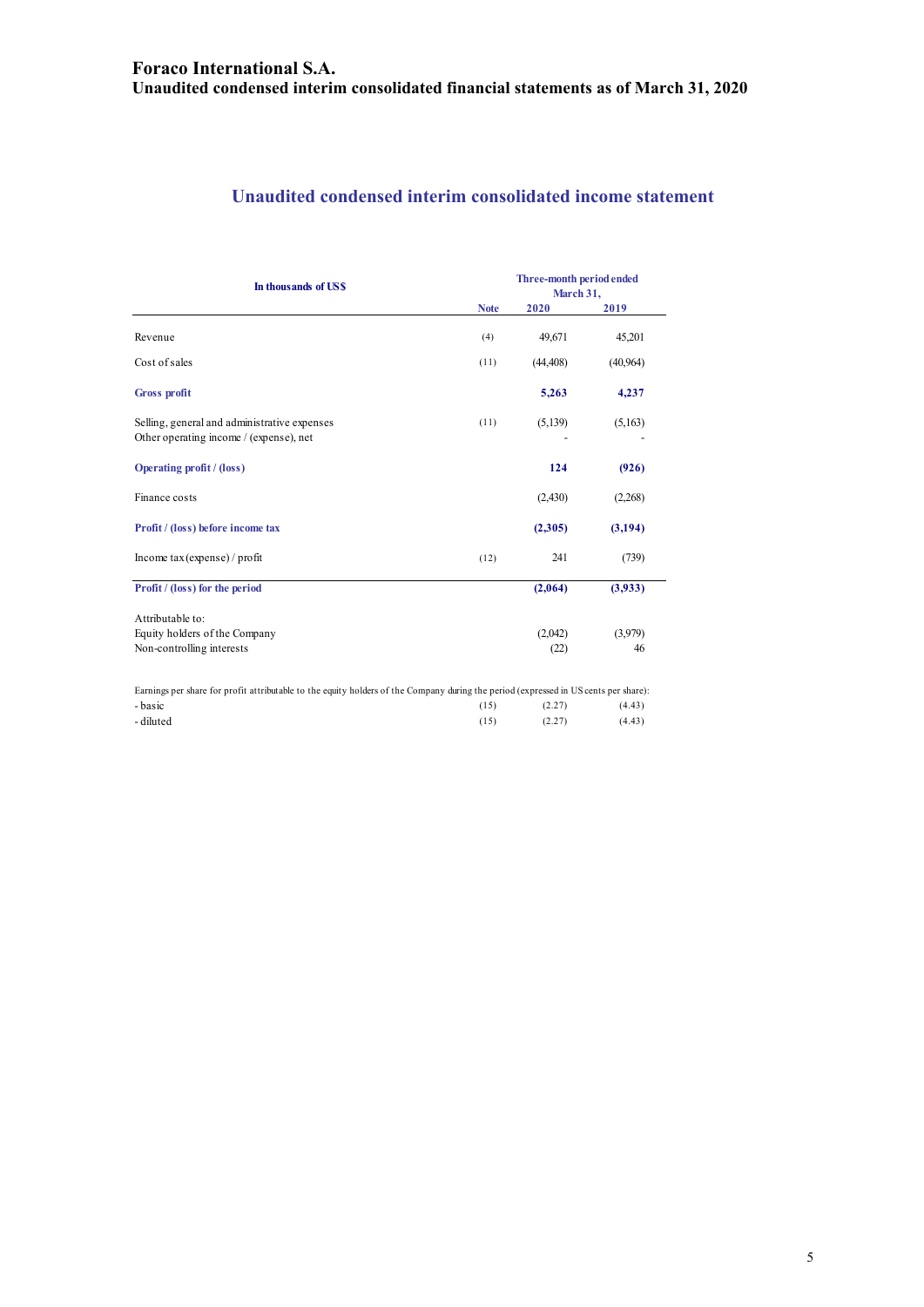# **Unaudited condensed interim consolidated statement of changes in equity**

|                                            | <b>Attributable to equity holders of the Company</b> |                                                                          |                          |              | Non-                            | <b>Total</b>  |  |
|--------------------------------------------|------------------------------------------------------|--------------------------------------------------------------------------|--------------------------|--------------|---------------------------------|---------------|--|
| in thousands of USS                        | <b>Share</b><br>Capital                              | <b>Share</b><br><b>Premium and</b><br><b>Retained</b><br><b>Earnings</b> | Other<br><b>Reserves</b> | <b>Total</b> | controlling<br><i>interests</i> | <b>Equity</b> |  |
| <b>Balance at January 1, 2019</b>          | 1,772                                                | 150,474                                                                  | (114, 478)               | 37,768       | 3,026                           | 40,794        |  |
| Profit $/$ (loss) for the period           |                                                      | (3,979)                                                                  |                          | (3,979)      | 46                              | (3,933)       |  |
| Currency translation differences           |                                                      |                                                                          | 30                       | 30           | 705                             | 735           |  |
| Employee share-based compensation          |                                                      |                                                                          | 45                       | 45           |                                 | 45            |  |
| Exercise of share-based compensation       |                                                      |                                                                          |                          |              |                                 |               |  |
| Treasury shares purchased (see Note 10)    |                                                      |                                                                          | (5)                      | (5)          |                                 | (5)           |  |
| Dividend paid to non controlling interests |                                                      |                                                                          |                          |              |                                 |               |  |
| <b>Balance at March 31, 2019</b>           | 1,772                                                | 146,495                                                                  | (114, 408)               | 33,859       | 3,777                           | 37,636        |  |
| <b>Balance at January 1, 2020</b>          | 1,772                                                | 151,558                                                                  | (122, 335)               | 30,996       | 5,682                           | 36,678        |  |
| Profit $/$ (loss) for the period           |                                                      | (2,042)                                                                  |                          | (2,042)      | (22)                            | (2,064)       |  |
| Currency translation differences           |                                                      | $\qquad \qquad \blacksquare$                                             | (21,675)                 | (21,675)     | (1, 567)                        | (23,242)      |  |
| Employee share-based compensation          |                                                      |                                                                          | 45                       | 45           |                                 | 45            |  |
| Treasury shares purchased (see Note 10)    |                                                      |                                                                          | $\overline{\phantom{a}}$ |              |                                 |               |  |
| Dividend paid to non controlling interests |                                                      |                                                                          |                          |              | (676)                           | (676)         |  |
| <b>Balance at March 31, 2020</b>           | 1,772                                                | 149,516                                                                  | (143, 965)               | 7,324        | 3,417                           | 10,741        |  |

# **Unaudited statement of comprehensive income**

| in thousands of USS                     | March 31,<br>2020 | March 31,<br>2019 |
|-----------------------------------------|-------------------|-------------------|
| Net profit $/$ (loss) for the period    | (2,064)           | (3,933)           |
| Currency translation differences        | (23, 242)         | 735               |
| Total comprehensive loss for the period | (25,306)          | (3, 198)          |
| Attributable to:                        |                   |                   |
| Equity holders of the Company           | (23, 717)         | (3,949)           |
| Non-controlling interests               | (1, 589)          | 751               |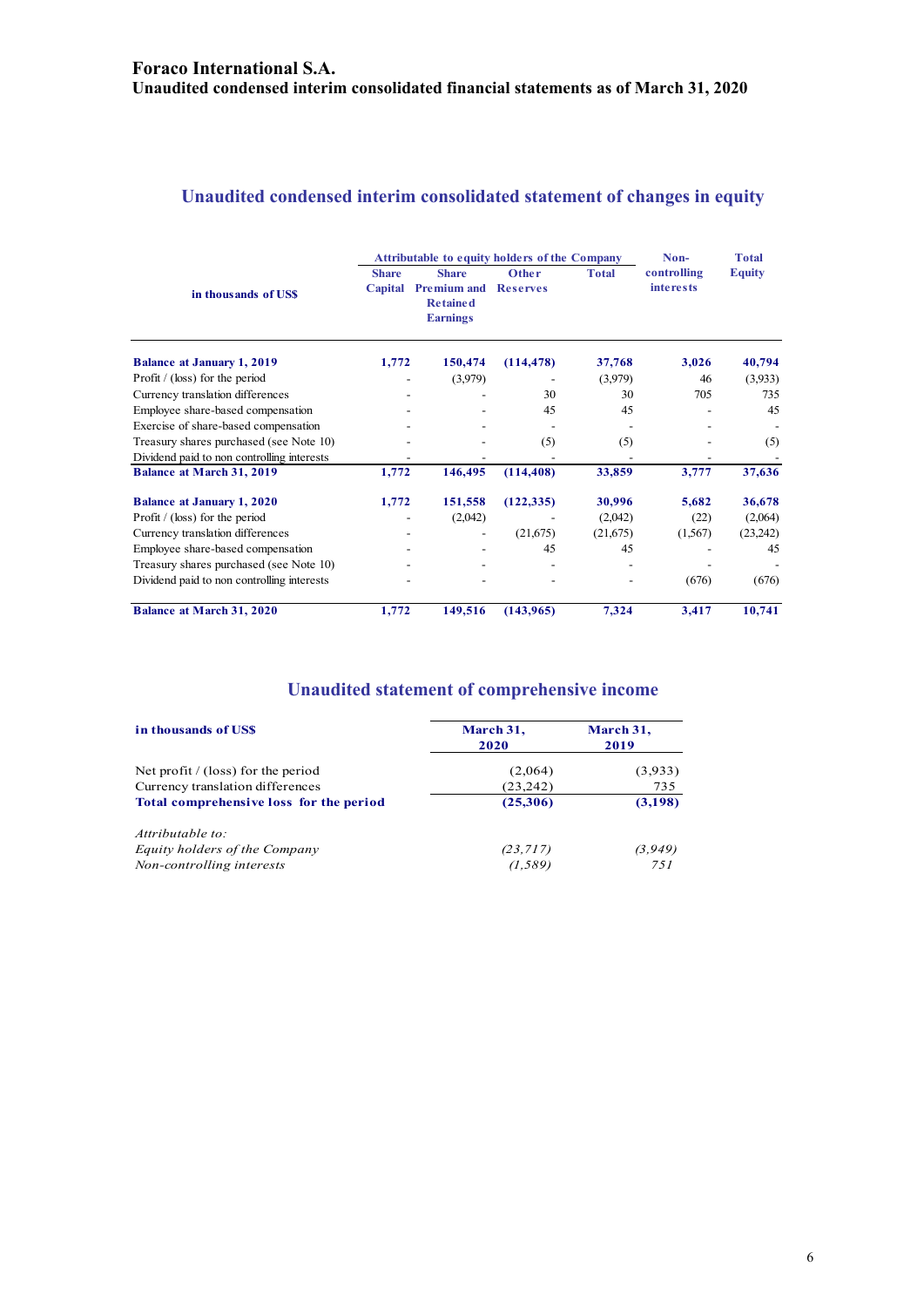# **Unaudited condensed interim consolidated cash flow statement**

|                                                                                                             | Three month ended March 31, |                  |  |
|-------------------------------------------------------------------------------------------------------------|-----------------------------|------------------|--|
| in thousands of US\$                                                                                        | 2020                        | 2019             |  |
| Profit / (loss) for the period                                                                              | (2,064)                     | (3,933)          |  |
| Adjustments for:                                                                                            |                             |                  |  |
| - Depreciation, amortization and impairment (see Note 11)                                                   | 4,296                       | 4,325            |  |
| - Non-cash changes in provisions and considerations payable                                                 |                             |                  |  |
| - (Gain) / loss on sale and disposal of assets                                                              |                             |                  |  |
| - Share-based compensation expenses (see Note 11)                                                           | 45                          | 45               |  |
| - Income tax expenses / (profit) (see Note 12)                                                              | (241)                       | 739              |  |
| - Finance costs, net                                                                                        | 2,430                       | 2,268            |  |
| Cash generated from operations before changes in operating                                                  |                             |                  |  |
| assets and liabilities                                                                                      | 4,466                       | 3,444            |  |
| Changes in operating assets and liabilities:                                                                |                             |                  |  |
| - Inventories                                                                                               | 1,291                       | (1,283)          |  |
| - Trade accounts receivable and other receivables                                                           | (3,842)                     | (1,983)          |  |
| - Trade accounts payable and other payables                                                                 | 574                         | 4,754            |  |
| Cash generated from / (used in) operations                                                                  | 2,489                       | 4,932            |  |
| - Interest paid, net                                                                                        | (627)                       | (800)            |  |
| - Income tax paid                                                                                           | (688)                       | (903)            |  |
| Net cash flow from / (used in) operating activities                                                         | 1,174                       | 3,229            |  |
| Purchase of property, plant and equipment (*)                                                               | (2,777)                     | (3,025)          |  |
| Net cash generated from / (used in) investing activities                                                    | (2,777)                     | (3,025)          |  |
| Proceeds from issuance of borrowings, net of issuance costs                                                 | 417                         |                  |  |
| Proceeds from issuance of bonds, net of issuance costs                                                      |                             |                  |  |
| Repayments of borrowings                                                                                    | (670)                       | (624)            |  |
| Repayments of lease obligations                                                                             | (250)                       | (276)            |  |
| Proceeds from / (repayment of) short term credit facilities                                                 | (1,439)                     | (243)            |  |
| Acquisition of treasury shares (see Note 10)                                                                |                             | (5)              |  |
| Dividends paid to non-controlling interests                                                                 | (676)                       |                  |  |
| Net cash generated from / (used in) financing activities                                                    | (2,618)                     | (1, 148)         |  |
|                                                                                                             |                             |                  |  |
| Exchange differences on cash and cash equivalents<br>Net increase / (decrease) in cash and cash equivalents | (540)<br>(4,761)            | (271)<br>(1,215) |  |
|                                                                                                             |                             |                  |  |
| Cash and cash equivalents at beginning of the period                                                        | 16,053                      | 11,089           |  |
| Cash and cash equivalents at end of the period                                                              | 11,292                      | 9,874            |  |
| (*) Excluding acquisition financed through leases                                                           | None                        | None             |  |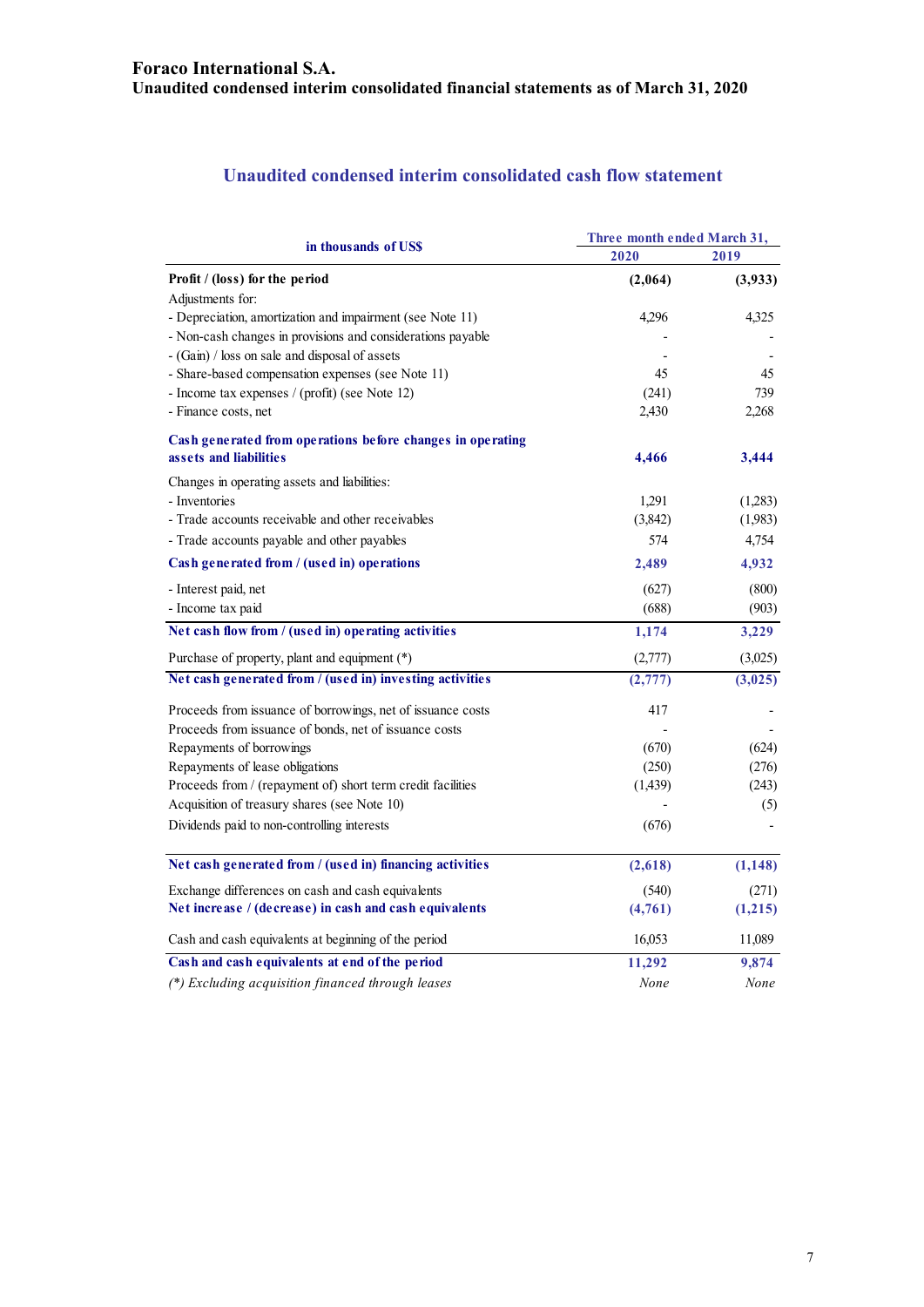**Selected notes to the unaudited condensed interim consolidated financial statements** 

# **1. Basis of preparation**

These unaudited condensed interim financial statements have been prepared in accordance with IAS 34, Interim Financial Reporting. All material intercompany balances have been eliminated. Because all the disclosures required by IFRS are not included, these interim statements should be read in conjunction with the audited financial statements of Foraco International S.A. and its subsidiaries ("Foraco" or the "Company") for the year ended December 31, 2019.

Except when otherwise stated, all amounts are presented in thousands of US\$, which is the presentation currency of the Company.

#### **2. Selected notes on critical accounting policies and new accounting pronouncements**

#### **2.1. Accounting policies**

The accounting policies have been consistently applied with those of the annual financial statements for the year ended December 31, 2019 except for the following: during the year, the income tax expense is recognized based on Management's best estimate of the average annual income tax rate expected for the full financial year on a tax jurisdiction by tax jurisdiction basis. In the last quarter of each fiscal year, Management determines the effective income tax rate for the full year based on the anticipated actual tax returns to be filed and the effective contribution of each tax jurisdiction to the consolidated financial statements.

#### **2.2. Seasonal fluctuations**

The worldwide presence of the Company reduces its overall exposure to seasonality and its influence on business activity, the first quarter being the weakest. In West Africa, most of the Company's operations are suspended between July and October due to the rainy season. In Canada, seasonal slow periods occur during the winter freeze and spring thaw or break-up periods. Depending on the latitude, this can occur anytime from October until late December (freezing) and from mid-April through to mid-June (break-up). Operations at mining sites continue throughout the year. Russia is also affected by the winter period during which operations are suspended. In Asia Pacific and in South America, where the Company operates exclusively in the Mining segment, a seasonal slowdown in activity occurs around year-end during the vacation period. Certain contracts are also affected in Chile in July and August when the winter season peaks.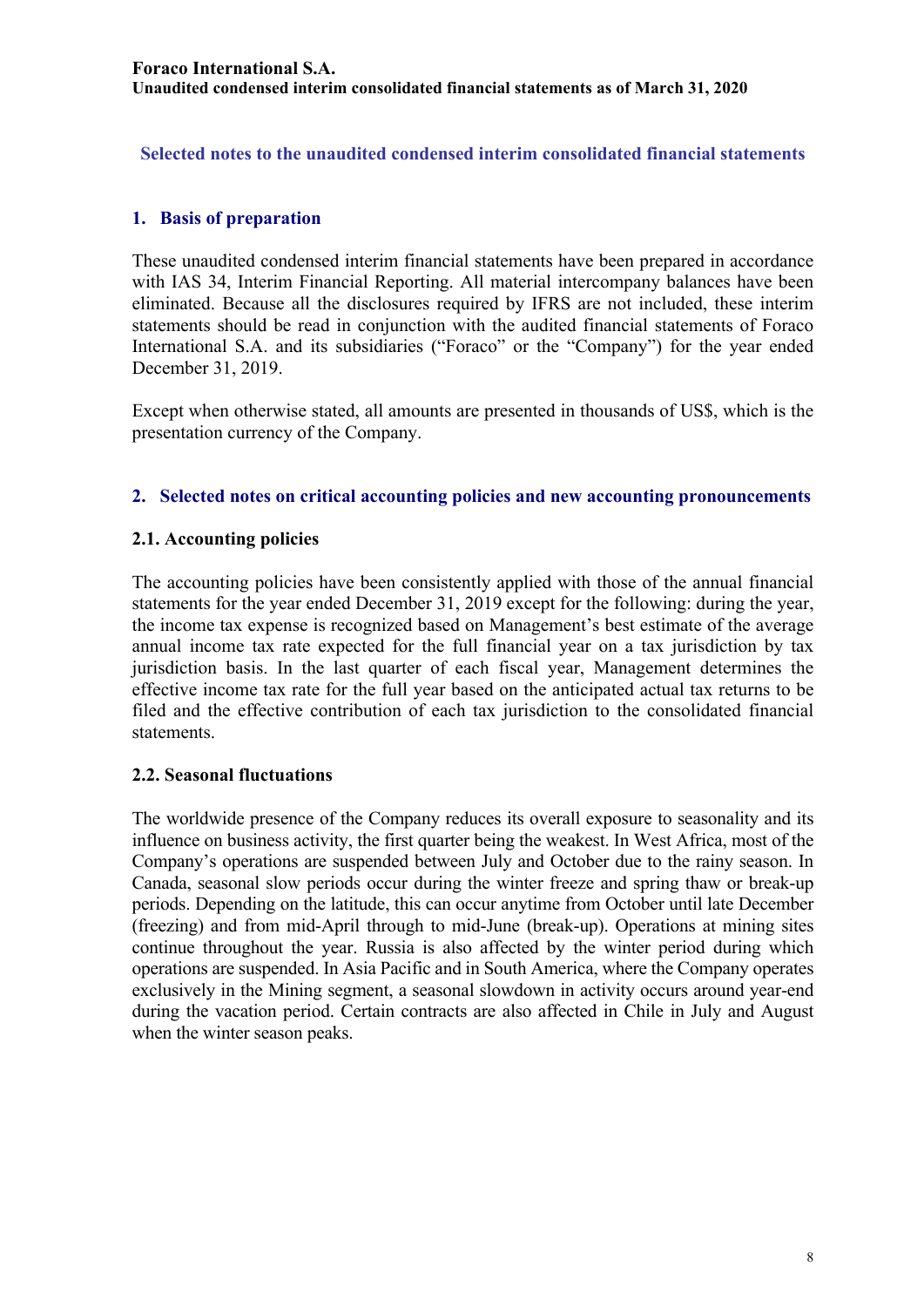# **2.3. Covid-19**

The Covid-19 pandemic has significantly impacted the world in the beginning of 2020. For Foraco, the first priority is to ensure the health and well-being of its employees, customers and business partners. The next priority is to ensure business continuity and to support the Company's customers to keep their mining operations running. The impact of the pandemic on Company's activity in Q1 2020 was relatively limited in its main operations centers. Some customers postponed but did not cancel their orders.

As at March 31, 2020, the Company met its financial covenants. However, given the current economic uncertainties, management has taken a number of operational and financial measures to protect the Company's cash position including (i) adapting the cost structure to the current environment (ii) postponing non-essential expenditures (iii) applying for loans guaranteed by governments and other incentives and (iv) entering into negotiation with its lenders to implement a standstill period for the debt service and revisit the covenants applicable to the forthcoming quarters. On the basis of the above, the Company believes that it will have adequate financial resources to continue in operation for a period of at least twelve months.

# **2.4.Impairment testing**

As at December 31, 2019, the Company conducted impairment testing for goodwill at the level of each geographic region using the expected discounted cash flows method. Based on the internal forecasts and projections made, the expected discounted future cash flows generally exceeded, and sometimes significantly, the goodwill carrying amounts. As at March 31, 2020, the Company reperformed an impairment testing for the regions which presented a lower headroom. As mentioned in the preceding section, there is considerable uncertainty regarding the business impacts of the Covid-19 pandemic. However, based on the current information available including customers' feedback and the Company's backlog there were no indications of impairment.

#### **2.5.Deferred tax valuation allowance**

The Company's policy is to recognize deferred tax assets only when they can be recovered within a reasonable timeframe. As a general rule, the Company recognizes deferred tax assets only when they can be used against taxable profit generally within five years or when available tax opportunities exist. On this basis, the Company has adopted a partial recognition based approach and has recorded certain valuation allowances.

#### **2.6. New accounting pronouncements**

*Standards, amendments and interpretations to existing standards that were adopted by the Company during the period* 

- Amendments to IFRS 3
- Amendment to IAS 1 and IAS 8
- Interest Rate Benchmark Reform (Amendments to IFRS 9, IAS 39 and IFRS 7)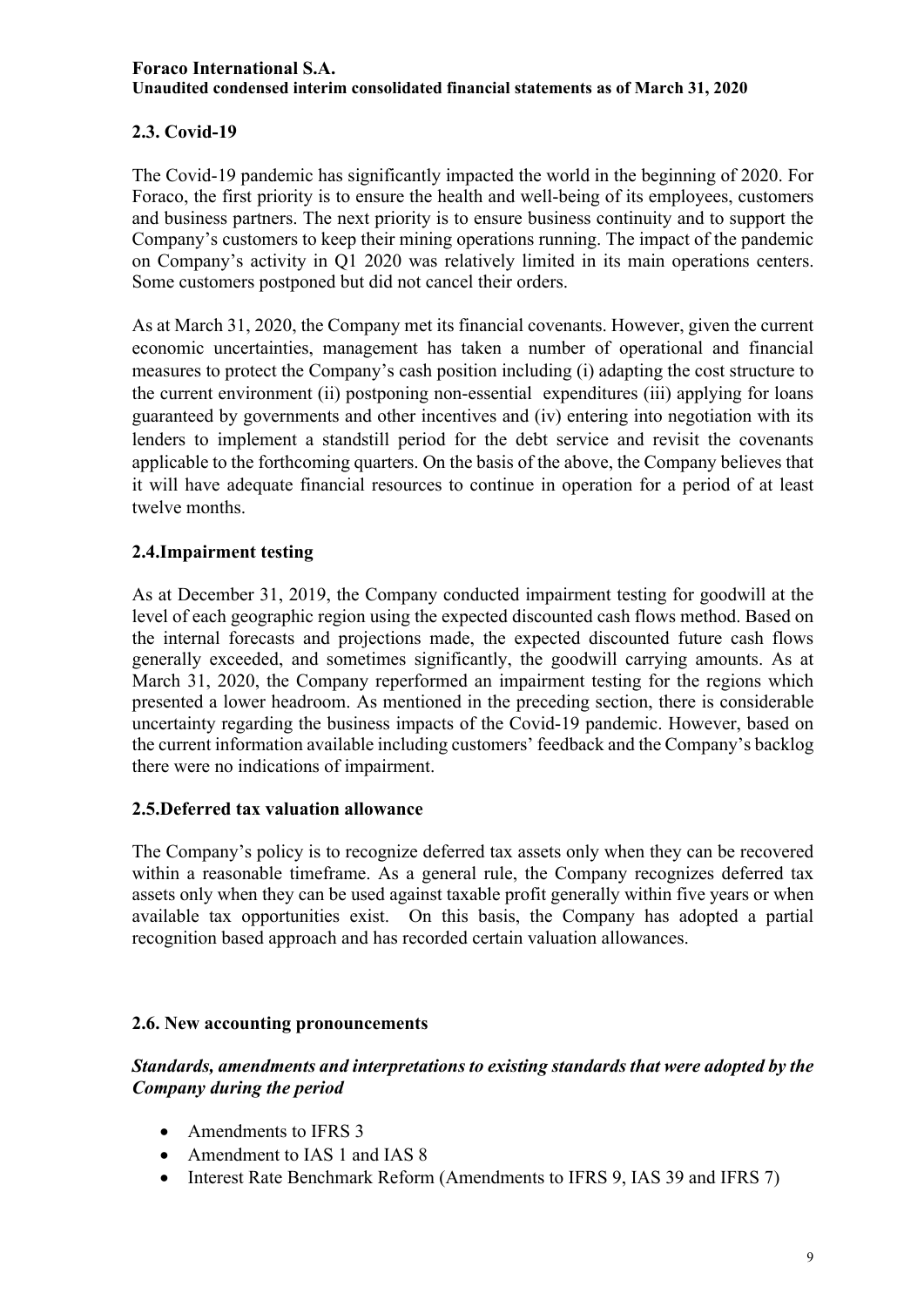The application of the other standards and amendments has not had any material impact on the consolidated financial statements.

#### *Standards, amendments and interpretations to existing standards that are not yet mandatory effective and have not been early adopted by the Company*

The following standards and amendments to existing standards have been published and are mandatory for the Group's accounting periods beginning on or after January 1, 2020, but have not been early adopted by the Group:

• Annual improvement  $2018 - 2020$ 

The application of the new amendments is not expected to have a material impact on the consolidated financial statements.

#### **3. Financial risk management**

The Company is exposed to a variety of financial risks through its activity, including: liquidity risk, currency risk, cash transfer restriction, interest rate / re-investment risk, financial counter-party risk and credit risk.

A significant portion of the cash flows of the Company are denominated in Canadian Dollars, Euros, Australian Dollars, Brazilian Real, Chilean Pesos, Russian Rubbles and US Dollars. The financial performance and position as reported in US\$ are dependent on the fluctuations of the US\$ against the other mentioned currencies of the Group.

#### **4. Segment information**

The business segment information for the three-month periods ended March 31, 2020 and March 31, 2019 is as follows:

|                                          | <b>Mining</b> |        | <b>Water</b> |       | Group     |         |
|------------------------------------------|---------------|--------|--------------|-------|-----------|---------|
| Three-month period ended                 | March 31,     |        | March 31,    |       | March 31, |         |
|                                          | 2020          | 2019   | 2020         | 2019  | 2020      | 2019    |
| Revenue                                  | 40,380        | 41,465 | 9,291        | 3,736 | 49,671    | 45,201  |
| Gross profit / $(\text{loss})$           | 3,519         | 3,874  | 1,744        | 363   | 5,263     | 4,237   |
| Operating profit $/$ (loss)              | (659)         | (953)  | 783          | 27    | 124       | (926)   |
| Finance costs                            | n/a           | n/a    | n/a          | n/a   | (2,430)   | (2,268) |
| <b>Profit</b> / (Loss) before income tax | n/a           | n/a    | n/a          | n/a   | (2,306)   | (3,194) |
| Income tax profit / (expense)            | n/a           | n/a    | n/a          | n/a   | 241       | (739)   |
| <b>Profit</b> / (Loss) for the period    | n/a           | n/a    | n/a          | n/a   | (2,064)   | (3,933) |

The long-standing presence of the Company in the water segment enabled it to develop unique applications for the mining sector. These applications which require the use of certain specific assets and which now represent a growing part of the Company's revenue led the chief operating decision makers to assess the performance of these activities separately from the mining sector. These activities which include the mining dewatering are now classified in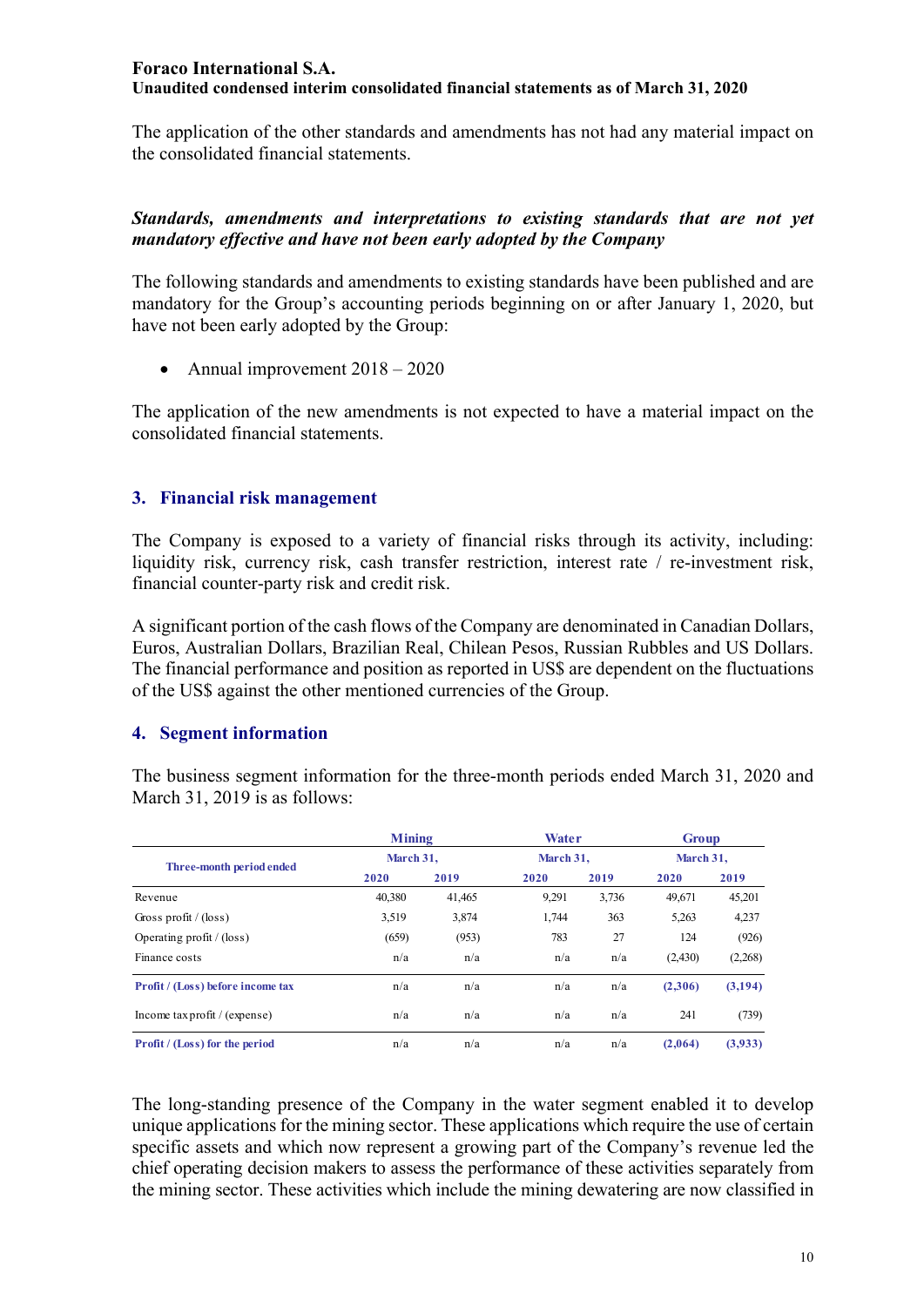the water segment. The historical figures presented in the table above have been restated to present comparative data in a homogeneous manner.

The following is a summary of sales to external customers by geographic area for the threemonth periods ended March 31, 2020 and March 31, 2019:

| Three-month period ended       | <b>March 31, 2020</b> | <b>March 31, 2019</b> |
|--------------------------------|-----------------------|-----------------------|
| Europe, Middle East and Africa | 15,106                | 9,197                 |
| South America                  | 9.085                 | 9,758                 |
| North America                  | 18,275                | 19,092                |
| Asia Pacific                   | 7.204                 | 7.154                 |
| Net sales                      | 49,671                | 45,201                |

#### **5. Property, plant and equipment**

Property, plant and equipment (PP&E) consists of the following:

|                                     | Land $\&$<br><b>Buildings</b> | <b>Drilling</b> | <b>Automotive</b><br>equipment equipment | Office<br>furniture & | <b>Rights of</b><br><b>use</b> | <b>Total</b> |
|-------------------------------------|-------------------------------|-----------------|------------------------------------------|-----------------------|--------------------------------|--------------|
|                                     |                               | & tools         |                                          | other<br>equipment    |                                |              |
| <b>Year ended December 31, 2019</b> |                               |                 |                                          |                       |                                |              |
| Opening net book amount             | 1,790                         | 27,926          | 1,817                                    | 286                   |                                | 31,821       |
| First-time adoption of IFRS 16      |                               |                 | -                                        |                       | 4,389                          | 4,389        |
| Additions                           | 13                            | 12,862          | 898                                      | 260                   | 861                            | 14,894       |
| Exchange differences                | 10                            | 2,555           | 47                                       | 1                     | (9)                            | 2,604        |
| Disposals or retirements            |                               | (379)           | (17)                                     |                       |                                | (396)        |
| Depreciation expense                | (173)                         | (15,802)        | (931)                                    | (142)                 | (1,065)                        | (18, 113)    |
| <b>Closing net book value</b>       | 1,640                         | 27,162          | 1,814                                    | 405                   | 4,176                          | 35,197       |
| Period ended March 31, 2020         |                               |                 |                                          |                       |                                |              |
| Opening net book amount             | 1,640                         | 27,162          | 1,814                                    | 405                   | 4,176                          | 35,197       |
| Additions                           | 2                             | 2,251           | 476                                      | 48                    |                                | 2,777        |
| Exchange differences                | (62)                          | (1,525)         | (100)                                    | (31)                  | (113)                          | (1, 831)     |
| Disposals or retirements            |                               | (24)            | (10)                                     |                       |                                | (34)         |
| Depreciation expense                | (31)                          | (3,735)         | (154)                                    | (42)                  | (300)                          | (4,262)      |
| Closing net book value              | 1,549                         | 24,129          | 2,026                                    | 380                   | 3,763                          | 31,845       |

The PP&E depreciation expense and the intangible asset amortization expense have been charged to the income statement as follows:

| <b>Period ended</b>                                           | March 31,<br>2020 | March 31,<br>2019 |
|---------------------------------------------------------------|-------------------|-------------------|
| Cost of sales<br>Selling, general and administrative expenses | 4.063<br>200      | 4.236<br>89       |
| Total depreciation and amortization                           | 4.263             | 4.325             |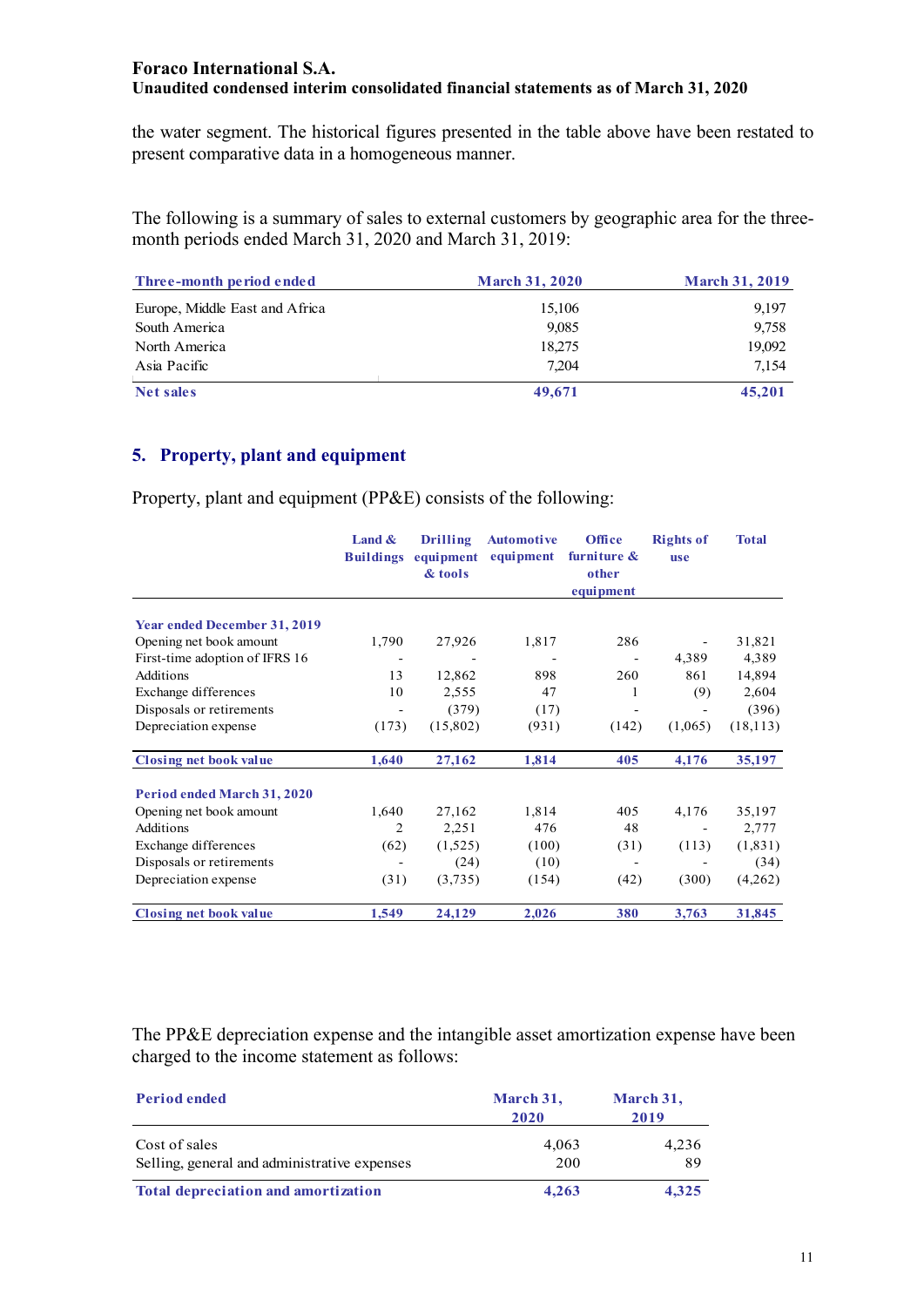# **6. Goodwill**

Goodwill can be analyzed as follows:

|                                                                | March 31,<br>2020  | December 31,<br>2019 |
|----------------------------------------------------------------|--------------------|----------------------|
| <b>Goodwill at beginning of period</b><br>Exchange differences | 75,936<br>(12,067) | 78,229<br>(2,293)    |
| Goodwill at end of the period                                  | 63,869             | 75,936               |

Goodwill is denominated in the functional currency of its primary economic environment and is allocated to the following geographic regions: South America (US\$ 44.2 million), North America (US\$ 8.1 million), Asia Pacific (US\$ 6.3 million) and Europe, Middle East and Africa (US\$ 5.4 million).

The significant variations in currency exchange rates during the period resulted in the recognition of unfavorable exchange rates differences mainly in South America (US\$ 9.7 million for the period).

#### **7. Inventories**

Inventories break down as follows:

|                                                                | March 31,<br>2020 | December 31,<br>2019 |
|----------------------------------------------------------------|-------------------|----------------------|
| Spare parts and consumables, gross<br>Less inventory allowance | 28,823            | 32,873               |
| <b>Inventories</b> , net                                       | 28,823            | 32,873               |

The Company continually assesses spare parts and consumables and writes off obsolete inventories as soon as they are identified.

#### **8. Financial debt and lease obligations**

As at March 31, 2020, the maturity of financial debt can be analyzed as presented in the table below:

|                       | <b>March 31, 2020</b> |
|-----------------------|-----------------------|
| Credit lines          | 6,606                 |
| Long-term debt        |                       |
| Within one year       | 2,405                 |
| Between 1 and 2 years | 857                   |
| Between 2 and 3 years | 132,468               |
| Between 3 and 4 years | 216                   |
| Between 4 and 5 years |                       |
| Total                 | 142,552               |

The borrowing above is mainly denominated in Euros.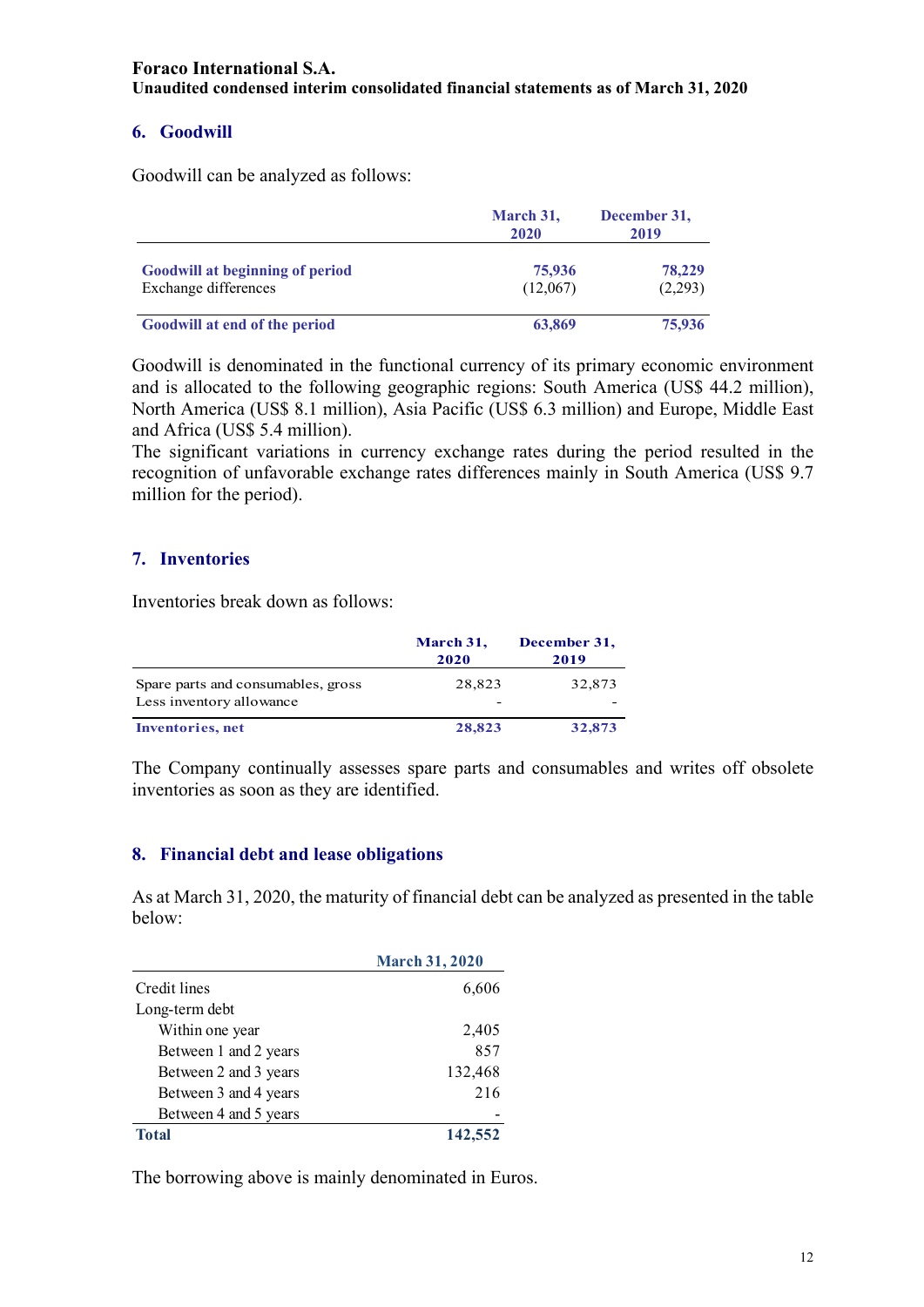As part of the implementation of IFRS 16, the Company recognized lease obligations amounting to US\$ 4,389 thousand as at January  $1<sup>st</sup>$ , 2019. As at March 31, 2020, the corresponding amount is US\$ 3,731 thousand.

#### **9. Provisions**

Provisions comprise the following elements:

|                                          | <b>Pension and</b><br>retirement<br><b>indemnities</b> | <b>Provision</b><br>for tax<br>uncertainty | <b>Claims</b> | <b>Total</b> |
|------------------------------------------|--------------------------------------------------------|--------------------------------------------|---------------|--------------|
| As at January 1, 2020                    | 406                                                    |                                            | 327           | 733          |
| Charged to consolidated income statement |                                                        |                                            |               |              |
| - Addition to provisions                 | ۰                                                      | $\qquad \qquad \blacksquare$               |               |              |
| - Used amounts reversed                  | $\overline{\phantom{a}}$                               |                                            | (60)          | (60)         |
| - Unused amouts reversed                 | $\overline{\phantom{0}}$                               |                                            |               |              |
| - Exchange differences                   | (2)                                                    |                                            | (14)          | (16)         |
| <b>As at March 31, 2020</b>              | 404                                                    |                                            | 253           | 657          |

A certain number of claims have been filed by former employees of the Brazilian subsidiary. These claims may result in a cash outflow for the Company. Given the uncertainty surrounding such claims, an amount of US\$ 253 thousand has been provided for as at March 31, 2020.

The Company operates in various countries and may be subject to tax audits and employee related risks. The Company is currently facing such risks in certain countries. The Company regularly reassesses its exposure and accounts for provisions accordingly.

#### **10. Share capital and change in equity**

#### **Number of shares outstanding**

As at March 31, 2020, the total common shares of the Company are distributed as follows:

|                                                                                 | Number of shares       |
|---------------------------------------------------------------------------------|------------------------|
| Common shares held directly or indirectly by principal shareholders             | 37,594,498             |
| Common shares held directly or indirectly by individuals in their capacity as   |                        |
| members of the Board of Directors                                               | 1,164,754              |
| Common shares held by the Company                                               | 74,769                 |
| Common shares held by the public                                                | 51,117,777             |
| Total shares issued and outstanding                                             | 89,951,798             |
| Common shares held by the Company<br>Total common shares issued and outstanding | (74,769)<br>89,877,029 |

#### **Treasury shares**

As at March 31, 2020, the Company owns 74,769 of its own shares (74,769 as at December 31, 2019).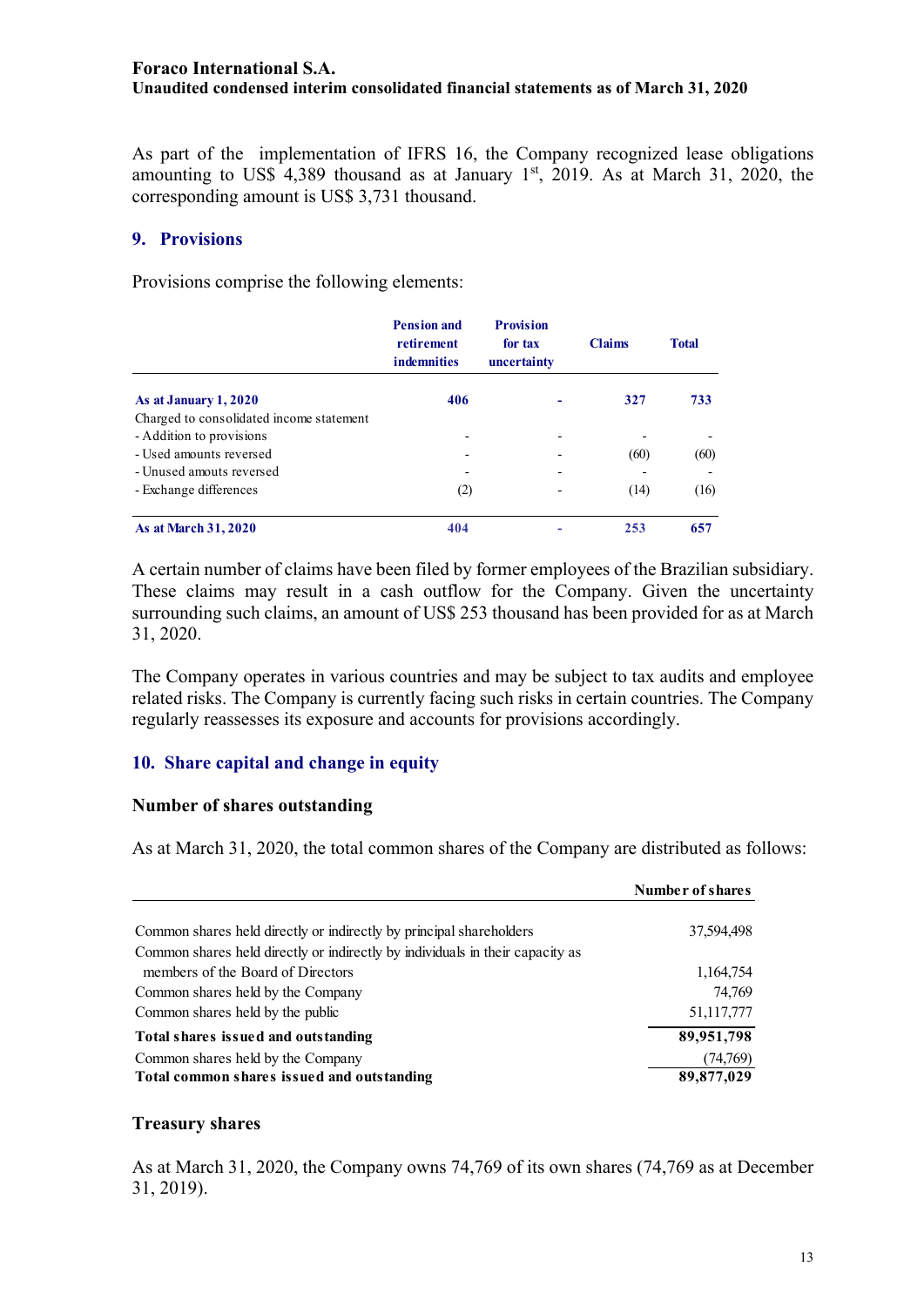The common shares held by the Company can be used for potential future free share plans, bonus schemes and for other general purposes.

# **11. Expenses by nature**

Operating expenses / (income), net by nature are as follows:

|                                                         | <b>Three-month period</b><br>ended March 31, |          |
|---------------------------------------------------------|----------------------------------------------|----------|
|                                                         | 2020                                         | 2019     |
| Depreciation and amortization                           | (4,296)                                      | (4,325)  |
| Accruals increases / (reversals)                        | (108)                                        |          |
| Raw materials, consumables used and<br>external charges | (26, 649)                                    | (22,023) |
| Employee benefit expense                                | (18,048)                                     | (19,630) |
| Taxes other than on income                              | (535)                                        | (394)    |
| Other operating (expenses) / profit, net                | 90                                           | 245      |
| <b>Total operating expenses</b>                         | (49, 546)                                    | (46.)    |

Share-based compensation expenses recognized within Employee benefit expense for the period ended March 31, 2020 amount to US\$ 45 thousand (US\$ 45 thousand in 2019).

#### **12. Income tax expense**

During the three-month period ended March 31, 2020, the Company recognized an income tax profit amounting to US\$ 240 thousand. The income tax is recognized based on Management's best estimate of the average annual income tax rate expected for the full financial year on a tax jurisdiction by tax jurisdiction basis.

#### **13. Commitments and contingencies**

Guarantees given are as follows:

|                            | March 31,<br>2020 | December 31,<br>2019 |  |
|----------------------------|-------------------|----------------------|--|
| Bid bonds                  | 430               | 530                  |  |
| Advance payment guarantees | 5,727             | 3,537                |  |
| Performance guarantees     | 1.998             | 2,091                |  |
| Retention guarantees       | 182               | 181                  |  |
| Financial guarantees       | 153               | 155                  |  |
| <b>Total</b>               | 8,490             | 6,494                |  |

The Company benefits from a contract guarantee line of  $E12.7$  million (US\$ 14.0 million) confirmed until May 2022.

As part of the debt reorganization in 2017, the Company granted in favor of its lenders a pledge (i) on 100% of the shares held by Foraco International in certain of its subsidiaries in France, Chile, Canada, Brazil and Australia, (ii) on certain intercompany receivables, (iii)